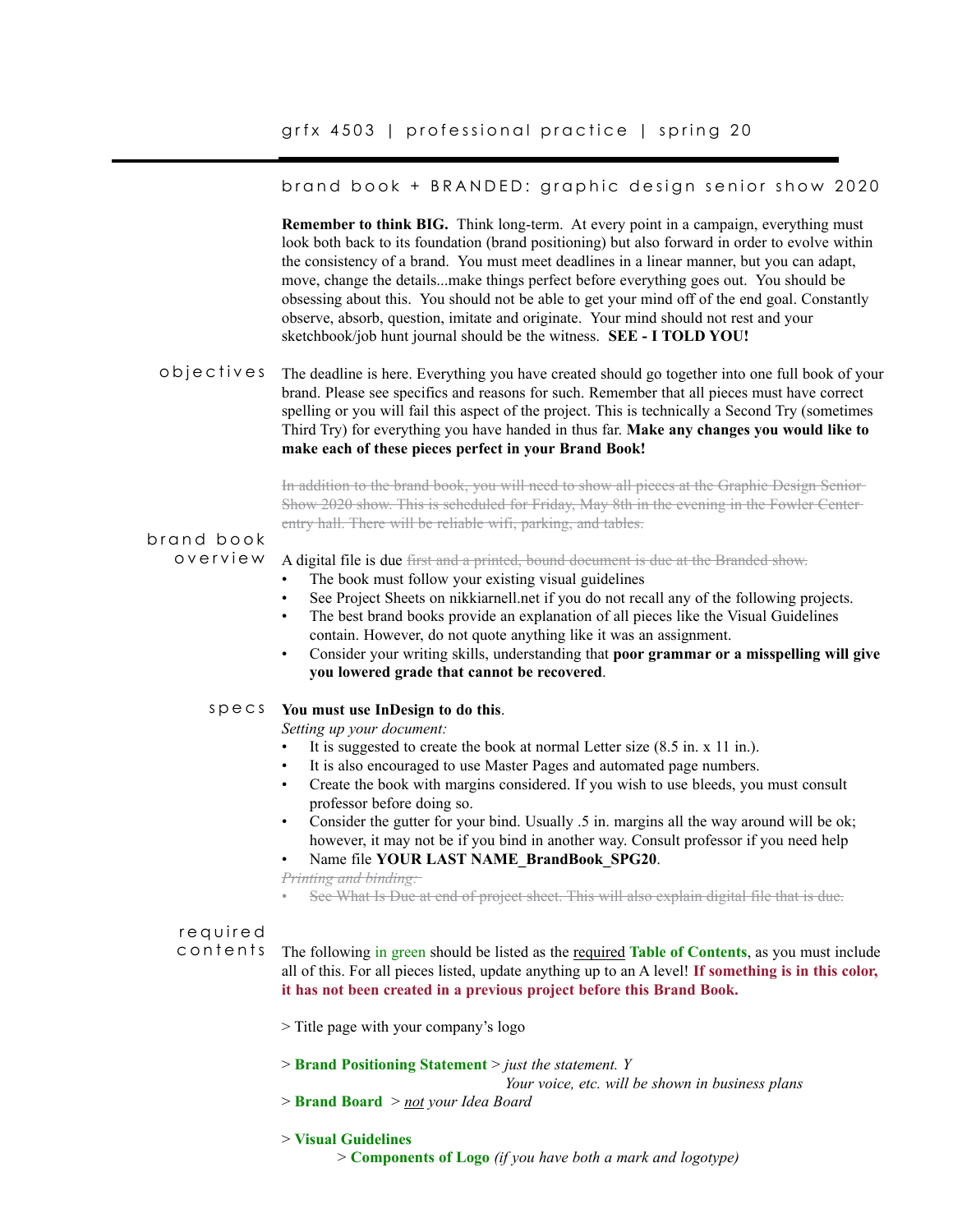required contents (cont.)

- > **Clear Space Requirements** *(define your space correctly oftentimes a letter from the logotype is used as a spacing constant)* > **Minimum Size** > **Colors** - *For each color include:*
	- Pantone, assume on coated stock unless you desire uncoated
	- (example: PMS 468 C)
	- CMYK
	- RGB
	- Hexadecimal (example: #EF000)
- > **Approved Color Variations** *> must included grayscale and reverse treatments too*
- > **Variation on Logo Structure** *(if applicable if you can stack for a more vertical*

 *logo or separate for a more horizontal logo,* 

 *show this)*

> **Unacceptable Logo Usage and Guidelines**

# > **Typography**

- Required is to list both the **serif** and **sans serif** options for supporting typefaces unless you insist only one is used.
- **Explain briefly how and where these typefaces should be used**, knowing that a visual/brand guidelines book is intended for an audience who does not understand typography and certainly has no insight to your carefully crafted brand aesthetics. Is the serif only for body text? What pt. size and leading do you suggest in cases like letterhead? Is that other typeface for headers or other typographic elements that stand alone for attention? Explain briefly. This is more important than a long explanation of the beauty of the typeface.
- For each serif and sans serif, provide the **preferred type** > explain that it is and what this means
- For each serif and sans serif, provide **1 other more common type options as an alternate** in case your first choice is unavailable. Obviously, these secondary choices need to be **common typefaces**.
- Remember that supporting typefaces are **not the logotype**. Logotype should be considered artwork. Do not list this.

# > **Visual Identity System**

*For the following, remember to explain what you are showing. These are*  *guidelines for someone to use when they print on the pre-printed letterhead*  *using their own laser/inkjet printer.* 

- Letterhead with **guidelines** where to write and explanation of this
- Envelope with **guidelines** for addressing to send and explanatin of this
- Business Card (no guidelines necessary)
- Letterhead, Envelope, Business Card **mockup(s)**, fit well to page

# *>* **Website Favicon**

- show in use on top of a web page
- No size measurements needed anymore, so leave those off.

# > **Social Media Profile Marks**

- Instagram show in use on your Instagram home page
- LinkedIn show in use on your LinkedIn home page
	- > Please remember it is highly advised to use a nice, professional picture of yourself for LinkedIn instead of your logo.
- *Any other social media you decided to use for your brand's presence.*
- No size measurements needed, so leave those off.

# *>* **Email Sign-Off**

 - Display how this would look, including your logo, name, social media contacts, and website. Phone number optional.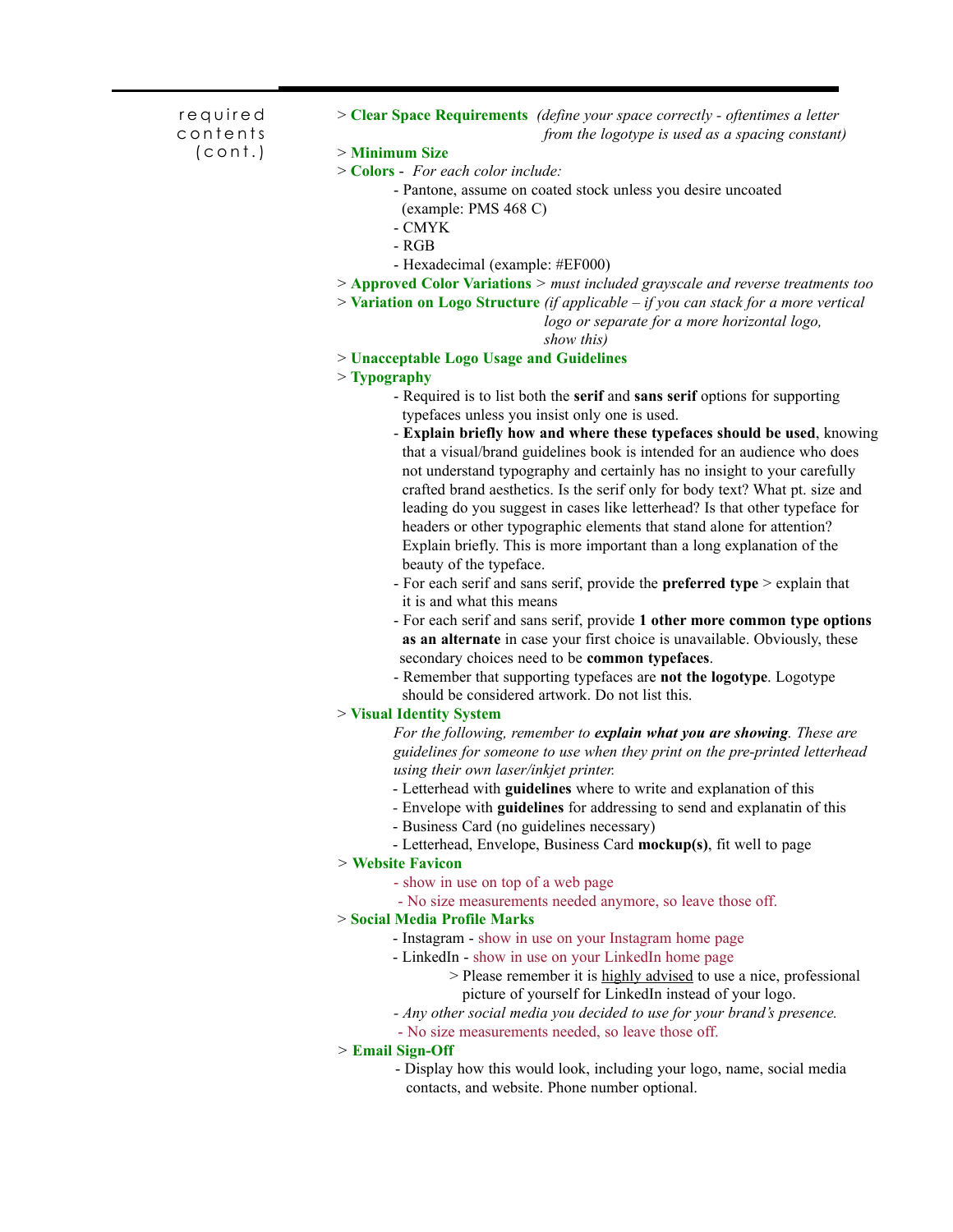| required<br>$>$ Budget<br>contents<br>For all of the following, see Section 2 : Budget project sheet.<br>(const.)<br>> Business Cards: 100 minimum Business Cards (VistaPrint Ultra Thick Regular<br>or similar quality)<br>> Letterhead: 25 sheets minimum (more suggested) professionally printed<br>letterhead (VistaPrint or similar)<br>> 25 blank colored #10 Envelopes<br>> Optional: Stickers or Rubber Stamp to professionally address Envelopes<br>$> 1$ Rubber Stamp of logo and black (or brand color) 1 ink pad.<br>$>$ Sticker of full-color logo. Price for 50 and 100 stickers.<br>> Sticker with logo and return address.<br>> Some other option that completes objective<br>> Website: Price of custom domain name and server space for 1 year, sources.<br>You may or may not have both budgeted in one site if you are using as CMS.<br>$>$ <b>Resumé</b> : be sure that it is clear, even if on a mock-up.<br>> At the bottom of the Brand Book page in very small (like 8 pt. type), include:<br>"May 2020 resumé. Recent version available online."<br>Then on your PDF version, link online to the page on your website [On the PDF,<br>make this a live hyperlink. (Type : Hyperlinks and Cross-References : New<br>Hyperlink].<br>> For example, I would do this:<br>May 2020 resumé. Recent version available online.<br>(That "online" links to http://www.nikkiarnell.com/resumeacute.html.)<br>$>$ Correspondence<br>$>$ Cover Letter(s) (separate section from your Visual Identity):<br>be sure the letter is clear, even if you put it on a mock-up.<br>> Thank You Letter: Show a screen shot of a short follow-up thank you letter to an<br>interview (or some other short letter) in an e-mail using your email sign-off.<br>Use this if you have not already created one:<br>https://www.hubspot.com/email-signature-generator<br>$>$ Website<br>> URL: List the actual URL of your home page. On the PDF, make this a live<br>hyperlink. (Type: Hyperlinks and Cross-References: New Hyperlink)<br>> Sitemap/Wireframe: Update if necessary to reflect how your final website works.<br>> Website: picture of all pages, external links, and downloads in your website.<br>> Social Media<br>> Social Media Mission Statement<br>$>$ Social Media Plan (just the 1 week calendar)<br>$>$ Instagram:<br>- Your $@$ <b>username</b> $\gg$ Link to this webpage on the PDF.<br>For example, @Prof Nikki links to<br>https://www.instagram.com/prof nikki/?hl=en, but not just<br>https://www.instagram.com/. Be sure you link the correct page.<br>- Screen Shot (or multiple screen shots) of your Profile<br>- Screen Shot (or multiple screen shots) of scheduled posts and actual posts.<br>> These do not need to be every single post, but explain visually and<br>verbally how you would schedule and post for a constant social media |  |  |
|----------------------------------------------------------------------------------------------------------------------------------------------------------------------------------------------------------------------------------------------------------------------------------------------------------------------------------------------------------------------------------------------------------------------------------------------------------------------------------------------------------------------------------------------------------------------------------------------------------------------------------------------------------------------------------------------------------------------------------------------------------------------------------------------------------------------------------------------------------------------------------------------------------------------------------------------------------------------------------------------------------------------------------------------------------------------------------------------------------------------------------------------------------------------------------------------------------------------------------------------------------------------------------------------------------------------------------------------------------------------------------------------------------------------------------------------------------------------------------------------------------------------------------------------------------------------------------------------------------------------------------------------------------------------------------------------------------------------------------------------------------------------------------------------------------------------------------------------------------------------------------------------------------------------------------------------------------------------------------------------------------------------------------------------------------------------------------------------------------------------------------------------------------------------------------------------------------------------------------------------------------------------------------------------------------------------------------------------------------------------------------------------------------------------------------------------------------------------------------------------------------------------------------------------------------------------------------------------------------------------------------------------------------------------------------------------------------------------------------------------------------------------------------------------------------------------------------------------------------------------------------|--|--|
|                                                                                                                                                                                                                                                                                                                                                                                                                                                                                                                                                                                                                                                                                                                                                                                                                                                                                                                                                                                                                                                                                                                                                                                                                                                                                                                                                                                                                                                                                                                                                                                                                                                                                                                                                                                                                                                                                                                                                                                                                                                                                                                                                                                                                                                                                                                                                                                                                                                                                                                                                                                                                                                                                                                                                                                                                                                                                  |  |  |
|                                                                                                                                                                                                                                                                                                                                                                                                                                                                                                                                                                                                                                                                                                                                                                                                                                                                                                                                                                                                                                                                                                                                                                                                                                                                                                                                                                                                                                                                                                                                                                                                                                                                                                                                                                                                                                                                                                                                                                                                                                                                                                                                                                                                                                                                                                                                                                                                                                                                                                                                                                                                                                                                                                                                                                                                                                                                                  |  |  |
|                                                                                                                                                                                                                                                                                                                                                                                                                                                                                                                                                                                                                                                                                                                                                                                                                                                                                                                                                                                                                                                                                                                                                                                                                                                                                                                                                                                                                                                                                                                                                                                                                                                                                                                                                                                                                                                                                                                                                                                                                                                                                                                                                                                                                                                                                                                                                                                                                                                                                                                                                                                                                                                                                                                                                                                                                                                                                  |  |  |
|                                                                                                                                                                                                                                                                                                                                                                                                                                                                                                                                                                                                                                                                                                                                                                                                                                                                                                                                                                                                                                                                                                                                                                                                                                                                                                                                                                                                                                                                                                                                                                                                                                                                                                                                                                                                                                                                                                                                                                                                                                                                                                                                                                                                                                                                                                                                                                                                                                                                                                                                                                                                                                                                                                                                                                                                                                                                                  |  |  |
|                                                                                                                                                                                                                                                                                                                                                                                                                                                                                                                                                                                                                                                                                                                                                                                                                                                                                                                                                                                                                                                                                                                                                                                                                                                                                                                                                                                                                                                                                                                                                                                                                                                                                                                                                                                                                                                                                                                                                                                                                                                                                                                                                                                                                                                                                                                                                                                                                                                                                                                                                                                                                                                                                                                                                                                                                                                                                  |  |  |
|                                                                                                                                                                                                                                                                                                                                                                                                                                                                                                                                                                                                                                                                                                                                                                                                                                                                                                                                                                                                                                                                                                                                                                                                                                                                                                                                                                                                                                                                                                                                                                                                                                                                                                                                                                                                                                                                                                                                                                                                                                                                                                                                                                                                                                                                                                                                                                                                                                                                                                                                                                                                                                                                                                                                                                                                                                                                                  |  |  |
|                                                                                                                                                                                                                                                                                                                                                                                                                                                                                                                                                                                                                                                                                                                                                                                                                                                                                                                                                                                                                                                                                                                                                                                                                                                                                                                                                                                                                                                                                                                                                                                                                                                                                                                                                                                                                                                                                                                                                                                                                                                                                                                                                                                                                                                                                                                                                                                                                                                                                                                                                                                                                                                                                                                                                                                                                                                                                  |  |  |
|                                                                                                                                                                                                                                                                                                                                                                                                                                                                                                                                                                                                                                                                                                                                                                                                                                                                                                                                                                                                                                                                                                                                                                                                                                                                                                                                                                                                                                                                                                                                                                                                                                                                                                                                                                                                                                                                                                                                                                                                                                                                                                                                                                                                                                                                                                                                                                                                                                                                                                                                                                                                                                                                                                                                                                                                                                                                                  |  |  |
|                                                                                                                                                                                                                                                                                                                                                                                                                                                                                                                                                                                                                                                                                                                                                                                                                                                                                                                                                                                                                                                                                                                                                                                                                                                                                                                                                                                                                                                                                                                                                                                                                                                                                                                                                                                                                                                                                                                                                                                                                                                                                                                                                                                                                                                                                                                                                                                                                                                                                                                                                                                                                                                                                                                                                                                                                                                                                  |  |  |
|                                                                                                                                                                                                                                                                                                                                                                                                                                                                                                                                                                                                                                                                                                                                                                                                                                                                                                                                                                                                                                                                                                                                                                                                                                                                                                                                                                                                                                                                                                                                                                                                                                                                                                                                                                                                                                                                                                                                                                                                                                                                                                                                                                                                                                                                                                                                                                                                                                                                                                                                                                                                                                                                                                                                                                                                                                                                                  |  |  |
|                                                                                                                                                                                                                                                                                                                                                                                                                                                                                                                                                                                                                                                                                                                                                                                                                                                                                                                                                                                                                                                                                                                                                                                                                                                                                                                                                                                                                                                                                                                                                                                                                                                                                                                                                                                                                                                                                                                                                                                                                                                                                                                                                                                                                                                                                                                                                                                                                                                                                                                                                                                                                                                                                                                                                                                                                                                                                  |  |  |
|                                                                                                                                                                                                                                                                                                                                                                                                                                                                                                                                                                                                                                                                                                                                                                                                                                                                                                                                                                                                                                                                                                                                                                                                                                                                                                                                                                                                                                                                                                                                                                                                                                                                                                                                                                                                                                                                                                                                                                                                                                                                                                                                                                                                                                                                                                                                                                                                                                                                                                                                                                                                                                                                                                                                                                                                                                                                                  |  |  |
|                                                                                                                                                                                                                                                                                                                                                                                                                                                                                                                                                                                                                                                                                                                                                                                                                                                                                                                                                                                                                                                                                                                                                                                                                                                                                                                                                                                                                                                                                                                                                                                                                                                                                                                                                                                                                                                                                                                                                                                                                                                                                                                                                                                                                                                                                                                                                                                                                                                                                                                                                                                                                                                                                                                                                                                                                                                                                  |  |  |
|                                                                                                                                                                                                                                                                                                                                                                                                                                                                                                                                                                                                                                                                                                                                                                                                                                                                                                                                                                                                                                                                                                                                                                                                                                                                                                                                                                                                                                                                                                                                                                                                                                                                                                                                                                                                                                                                                                                                                                                                                                                                                                                                                                                                                                                                                                                                                                                                                                                                                                                                                                                                                                                                                                                                                                                                                                                                                  |  |  |
|                                                                                                                                                                                                                                                                                                                                                                                                                                                                                                                                                                                                                                                                                                                                                                                                                                                                                                                                                                                                                                                                                                                                                                                                                                                                                                                                                                                                                                                                                                                                                                                                                                                                                                                                                                                                                                                                                                                                                                                                                                                                                                                                                                                                                                                                                                                                                                                                                                                                                                                                                                                                                                                                                                                                                                                                                                                                                  |  |  |
|                                                                                                                                                                                                                                                                                                                                                                                                                                                                                                                                                                                                                                                                                                                                                                                                                                                                                                                                                                                                                                                                                                                                                                                                                                                                                                                                                                                                                                                                                                                                                                                                                                                                                                                                                                                                                                                                                                                                                                                                                                                                                                                                                                                                                                                                                                                                                                                                                                                                                                                                                                                                                                                                                                                                                                                                                                                                                  |  |  |
|                                                                                                                                                                                                                                                                                                                                                                                                                                                                                                                                                                                                                                                                                                                                                                                                                                                                                                                                                                                                                                                                                                                                                                                                                                                                                                                                                                                                                                                                                                                                                                                                                                                                                                                                                                                                                                                                                                                                                                                                                                                                                                                                                                                                                                                                                                                                                                                                                                                                                                                                                                                                                                                                                                                                                                                                                                                                                  |  |  |
|                                                                                                                                                                                                                                                                                                                                                                                                                                                                                                                                                                                                                                                                                                                                                                                                                                                                                                                                                                                                                                                                                                                                                                                                                                                                                                                                                                                                                                                                                                                                                                                                                                                                                                                                                                                                                                                                                                                                                                                                                                                                                                                                                                                                                                                                                                                                                                                                                                                                                                                                                                                                                                                                                                                                                                                                                                                                                  |  |  |
|                                                                                                                                                                                                                                                                                                                                                                                                                                                                                                                                                                                                                                                                                                                                                                                                                                                                                                                                                                                                                                                                                                                                                                                                                                                                                                                                                                                                                                                                                                                                                                                                                                                                                                                                                                                                                                                                                                                                                                                                                                                                                                                                                                                                                                                                                                                                                                                                                                                                                                                                                                                                                                                                                                                                                                                                                                                                                  |  |  |
|                                                                                                                                                                                                                                                                                                                                                                                                                                                                                                                                                                                                                                                                                                                                                                                                                                                                                                                                                                                                                                                                                                                                                                                                                                                                                                                                                                                                                                                                                                                                                                                                                                                                                                                                                                                                                                                                                                                                                                                                                                                                                                                                                                                                                                                                                                                                                                                                                                                                                                                                                                                                                                                                                                                                                                                                                                                                                  |  |  |
|                                                                                                                                                                                                                                                                                                                                                                                                                                                                                                                                                                                                                                                                                                                                                                                                                                                                                                                                                                                                                                                                                                                                                                                                                                                                                                                                                                                                                                                                                                                                                                                                                                                                                                                                                                                                                                                                                                                                                                                                                                                                                                                                                                                                                                                                                                                                                                                                                                                                                                                                                                                                                                                                                                                                                                                                                                                                                  |  |  |
|                                                                                                                                                                                                                                                                                                                                                                                                                                                                                                                                                                                                                                                                                                                                                                                                                                                                                                                                                                                                                                                                                                                                                                                                                                                                                                                                                                                                                                                                                                                                                                                                                                                                                                                                                                                                                                                                                                                                                                                                                                                                                                                                                                                                                                                                                                                                                                                                                                                                                                                                                                                                                                                                                                                                                                                                                                                                                  |  |  |
|                                                                                                                                                                                                                                                                                                                                                                                                                                                                                                                                                                                                                                                                                                                                                                                                                                                                                                                                                                                                                                                                                                                                                                                                                                                                                                                                                                                                                                                                                                                                                                                                                                                                                                                                                                                                                                                                                                                                                                                                                                                                                                                                                                                                                                                                                                                                                                                                                                                                                                                                                                                                                                                                                                                                                                                                                                                                                  |  |  |
|                                                                                                                                                                                                                                                                                                                                                                                                                                                                                                                                                                                                                                                                                                                                                                                                                                                                                                                                                                                                                                                                                                                                                                                                                                                                                                                                                                                                                                                                                                                                                                                                                                                                                                                                                                                                                                                                                                                                                                                                                                                                                                                                                                                                                                                                                                                                                                                                                                                                                                                                                                                                                                                                                                                                                                                                                                                                                  |  |  |
|                                                                                                                                                                                                                                                                                                                                                                                                                                                                                                                                                                                                                                                                                                                                                                                                                                                                                                                                                                                                                                                                                                                                                                                                                                                                                                                                                                                                                                                                                                                                                                                                                                                                                                                                                                                                                                                                                                                                                                                                                                                                                                                                                                                                                                                                                                                                                                                                                                                                                                                                                                                                                                                                                                                                                                                                                                                                                  |  |  |
|                                                                                                                                                                                                                                                                                                                                                                                                                                                                                                                                                                                                                                                                                                                                                                                                                                                                                                                                                                                                                                                                                                                                                                                                                                                                                                                                                                                                                                                                                                                                                                                                                                                                                                                                                                                                                                                                                                                                                                                                                                                                                                                                                                                                                                                                                                                                                                                                                                                                                                                                                                                                                                                                                                                                                                                                                                                                                  |  |  |
|                                                                                                                                                                                                                                                                                                                                                                                                                                                                                                                                                                                                                                                                                                                                                                                                                                                                                                                                                                                                                                                                                                                                                                                                                                                                                                                                                                                                                                                                                                                                                                                                                                                                                                                                                                                                                                                                                                                                                                                                                                                                                                                                                                                                                                                                                                                                                                                                                                                                                                                                                                                                                                                                                                                                                                                                                                                                                  |  |  |
|                                                                                                                                                                                                                                                                                                                                                                                                                                                                                                                                                                                                                                                                                                                                                                                                                                                                                                                                                                                                                                                                                                                                                                                                                                                                                                                                                                                                                                                                                                                                                                                                                                                                                                                                                                                                                                                                                                                                                                                                                                                                                                                                                                                                                                                                                                                                                                                                                                                                                                                                                                                                                                                                                                                                                                                                                                                                                  |  |  |
|                                                                                                                                                                                                                                                                                                                                                                                                                                                                                                                                                                                                                                                                                                                                                                                                                                                                                                                                                                                                                                                                                                                                                                                                                                                                                                                                                                                                                                                                                                                                                                                                                                                                                                                                                                                                                                                                                                                                                                                                                                                                                                                                                                                                                                                                                                                                                                                                                                                                                                                                                                                                                                                                                                                                                                                                                                                                                  |  |  |
|                                                                                                                                                                                                                                                                                                                                                                                                                                                                                                                                                                                                                                                                                                                                                                                                                                                                                                                                                                                                                                                                                                                                                                                                                                                                                                                                                                                                                                                                                                                                                                                                                                                                                                                                                                                                                                                                                                                                                                                                                                                                                                                                                                                                                                                                                                                                                                                                                                                                                                                                                                                                                                                                                                                                                                                                                                                                                  |  |  |
|                                                                                                                                                                                                                                                                                                                                                                                                                                                                                                                                                                                                                                                                                                                                                                                                                                                                                                                                                                                                                                                                                                                                                                                                                                                                                                                                                                                                                                                                                                                                                                                                                                                                                                                                                                                                                                                                                                                                                                                                                                                                                                                                                                                                                                                                                                                                                                                                                                                                                                                                                                                                                                                                                                                                                                                                                                                                                  |  |  |
|                                                                                                                                                                                                                                                                                                                                                                                                                                                                                                                                                                                                                                                                                                                                                                                                                                                                                                                                                                                                                                                                                                                                                                                                                                                                                                                                                                                                                                                                                                                                                                                                                                                                                                                                                                                                                                                                                                                                                                                                                                                                                                                                                                                                                                                                                                                                                                                                                                                                                                                                                                                                                                                                                                                                                                                                                                                                                  |  |  |
|                                                                                                                                                                                                                                                                                                                                                                                                                                                                                                                                                                                                                                                                                                                                                                                                                                                                                                                                                                                                                                                                                                                                                                                                                                                                                                                                                                                                                                                                                                                                                                                                                                                                                                                                                                                                                                                                                                                                                                                                                                                                                                                                                                                                                                                                                                                                                                                                                                                                                                                                                                                                                                                                                                                                                                                                                                                                                  |  |  |
|                                                                                                                                                                                                                                                                                                                                                                                                                                                                                                                                                                                                                                                                                                                                                                                                                                                                                                                                                                                                                                                                                                                                                                                                                                                                                                                                                                                                                                                                                                                                                                                                                                                                                                                                                                                                                                                                                                                                                                                                                                                                                                                                                                                                                                                                                                                                                                                                                                                                                                                                                                                                                                                                                                                                                                                                                                                                                  |  |  |
|                                                                                                                                                                                                                                                                                                                                                                                                                                                                                                                                                                                                                                                                                                                                                                                                                                                                                                                                                                                                                                                                                                                                                                                                                                                                                                                                                                                                                                                                                                                                                                                                                                                                                                                                                                                                                                                                                                                                                                                                                                                                                                                                                                                                                                                                                                                                                                                                                                                                                                                                                                                                                                                                                                                                                                                                                                                                                  |  |  |
|                                                                                                                                                                                                                                                                                                                                                                                                                                                                                                                                                                                                                                                                                                                                                                                                                                                                                                                                                                                                                                                                                                                                                                                                                                                                                                                                                                                                                                                                                                                                                                                                                                                                                                                                                                                                                                                                                                                                                                                                                                                                                                                                                                                                                                                                                                                                                                                                                                                                                                                                                                                                                                                                                                                                                                                                                                                                                  |  |  |
|                                                                                                                                                                                                                                                                                                                                                                                                                                                                                                                                                                                                                                                                                                                                                                                                                                                                                                                                                                                                                                                                                                                                                                                                                                                                                                                                                                                                                                                                                                                                                                                                                                                                                                                                                                                                                                                                                                                                                                                                                                                                                                                                                                                                                                                                                                                                                                                                                                                                                                                                                                                                                                                                                                                                                                                                                                                                                  |  |  |
|                                                                                                                                                                                                                                                                                                                                                                                                                                                                                                                                                                                                                                                                                                                                                                                                                                                                                                                                                                                                                                                                                                                                                                                                                                                                                                                                                                                                                                                                                                                                                                                                                                                                                                                                                                                                                                                                                                                                                                                                                                                                                                                                                                                                                                                                                                                                                                                                                                                                                                                                                                                                                                                                                                                                                                                                                                                                                  |  |  |
|                                                                                                                                                                                                                                                                                                                                                                                                                                                                                                                                                                                                                                                                                                                                                                                                                                                                                                                                                                                                                                                                                                                                                                                                                                                                                                                                                                                                                                                                                                                                                                                                                                                                                                                                                                                                                                                                                                                                                                                                                                                                                                                                                                                                                                                                                                                                                                                                                                                                                                                                                                                                                                                                                                                                                                                                                                                                                  |  |  |
|                                                                                                                                                                                                                                                                                                                                                                                                                                                                                                                                                                                                                                                                                                                                                                                                                                                                                                                                                                                                                                                                                                                                                                                                                                                                                                                                                                                                                                                                                                                                                                                                                                                                                                                                                                                                                                                                                                                                                                                                                                                                                                                                                                                                                                                                                                                                                                                                                                                                                                                                                                                                                                                                                                                                                                                                                                                                                  |  |  |
|                                                                                                                                                                                                                                                                                                                                                                                                                                                                                                                                                                                                                                                                                                                                                                                                                                                                                                                                                                                                                                                                                                                                                                                                                                                                                                                                                                                                                                                                                                                                                                                                                                                                                                                                                                                                                                                                                                                                                                                                                                                                                                                                                                                                                                                                                                                                                                                                                                                                                                                                                                                                                                                                                                                                                                                                                                                                                  |  |  |
|                                                                                                                                                                                                                                                                                                                                                                                                                                                                                                                                                                                                                                                                                                                                                                                                                                                                                                                                                                                                                                                                                                                                                                                                                                                                                                                                                                                                                                                                                                                                                                                                                                                                                                                                                                                                                                                                                                                                                                                                                                                                                                                                                                                                                                                                                                                                                                                                                                                                                                                                                                                                                                                                                                                                                                                                                                                                                  |  |  |
|                                                                                                                                                                                                                                                                                                                                                                                                                                                                                                                                                                                                                                                                                                                                                                                                                                                                                                                                                                                                                                                                                                                                                                                                                                                                                                                                                                                                                                                                                                                                                                                                                                                                                                                                                                                                                                                                                                                                                                                                                                                                                                                                                                                                                                                                                                                                                                                                                                                                                                                                                                                                                                                                                                                                                                                                                                                                                  |  |  |
|                                                                                                                                                                                                                                                                                                                                                                                                                                                                                                                                                                                                                                                                                                                                                                                                                                                                                                                                                                                                                                                                                                                                                                                                                                                                                                                                                                                                                                                                                                                                                                                                                                                                                                                                                                                                                                                                                                                                                                                                                                                                                                                                                                                                                                                                                                                                                                                                                                                                                                                                                                                                                                                                                                                                                                                                                                                                                  |  |  |
|                                                                                                                                                                                                                                                                                                                                                                                                                                                                                                                                                                                                                                                                                                                                                                                                                                                                                                                                                                                                                                                                                                                                                                                                                                                                                                                                                                                                                                                                                                                                                                                                                                                                                                                                                                                                                                                                                                                                                                                                                                                                                                                                                                                                                                                                                                                                                                                                                                                                                                                                                                                                                                                                                                                                                                                                                                                                                  |  |  |
|                                                                                                                                                                                                                                                                                                                                                                                                                                                                                                                                                                                                                                                                                                                                                                                                                                                                                                                                                                                                                                                                                                                                                                                                                                                                                                                                                                                                                                                                                                                                                                                                                                                                                                                                                                                                                                                                                                                                                                                                                                                                                                                                                                                                                                                                                                                                                                                                                                                                                                                                                                                                                                                                                                                                                                                                                                                                                  |  |  |
| presence, guided by your Social Media plan.                                                                                                                                                                                                                                                                                                                                                                                                                                                                                                                                                                                                                                                                                                                                                                                                                                                                                                                                                                                                                                                                                                                                                                                                                                                                                                                                                                                                                                                                                                                                                                                                                                                                                                                                                                                                                                                                                                                                                                                                                                                                                                                                                                                                                                                                                                                                                                                                                                                                                                                                                                                                                                                                                                                                                                                                                                      |  |  |

- **>** If you could not get a scheduler to work for Instagram no matter what you tried, you may create a mockup of this.
	- > **LinkedIn:**
		- Your **@username** >> Link to this webpage on the PDF.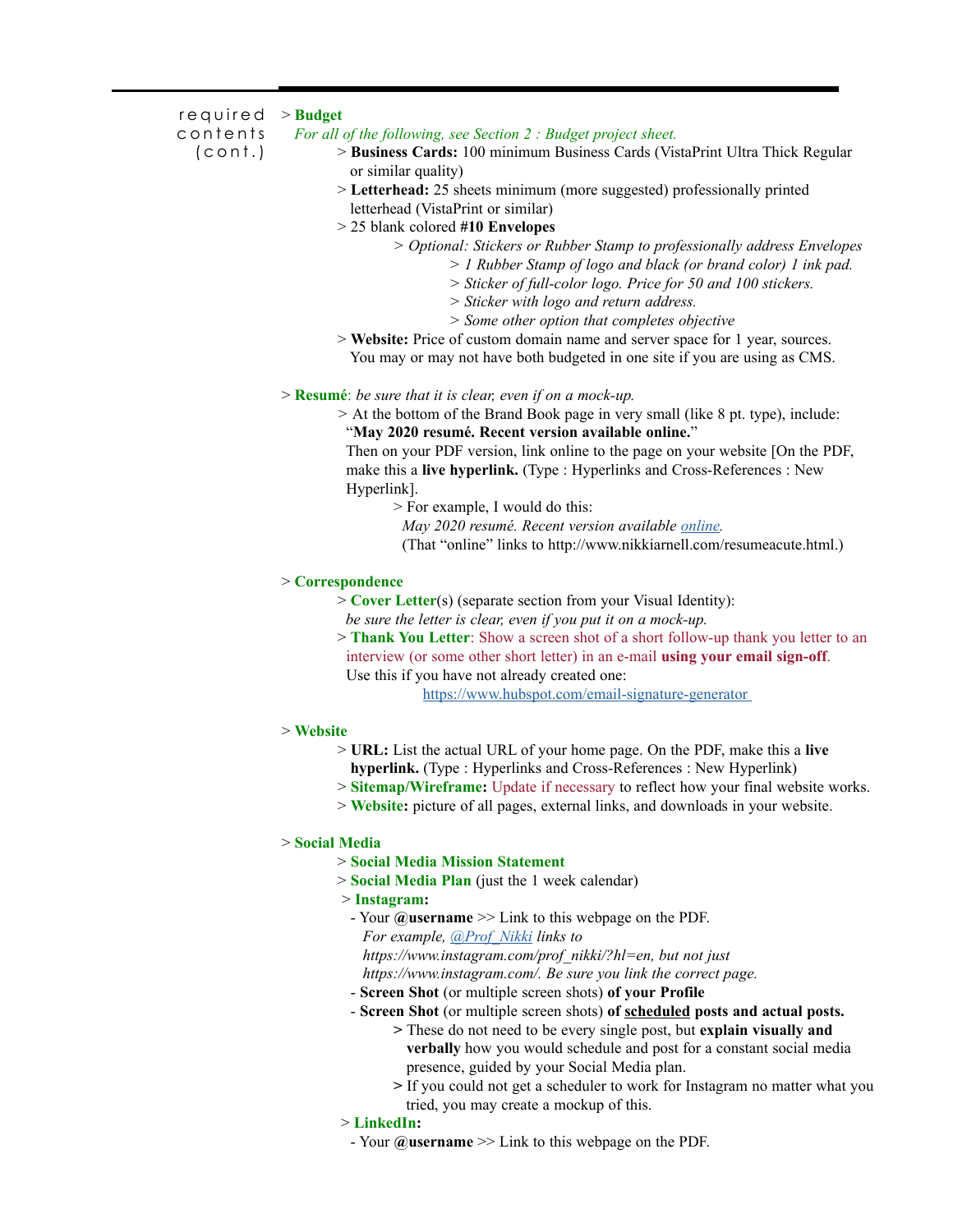| required<br>contents<br>$($ cont. $)$ |                                                                                                                                          | For example, @Nikki_Arnell links to<br>https://www.linkedin.com/in/nikki-arnell-5aa30263/, but not just<br>https://www.linkedin.com/feed/. Be sure you link the correct page.<br>- Screen Shot (or multiple screen shots) of your Profile<br>- Screen Shot (or multiple screen shots) of scheduled posts and actual posts.<br>> These do not need to be every single post, but explain visually and<br>verbally how you would schedule and post for a constant social media<br>presence, guided by your Social Media plan.<br>> Mockups not allowed for this. I supplied plenty of options for how to make<br>Hootsuite work for you if you only had LinkedIn. |
|---------------------------------------|------------------------------------------------------------------------------------------------------------------------------------------|----------------------------------------------------------------------------------------------------------------------------------------------------------------------------------------------------------------------------------------------------------------------------------------------------------------------------------------------------------------------------------------------------------------------------------------------------------------------------------------------------------------------------------------------------------------------------------------------------------------------------------------------------------------|
|                                       | > Business Plans<br>> Financial Forms<br>> Promotional Merchandise                                                                       | > Both your Business Plan A and B projects shown together and designed to go within<br>your Brand Book. Update Business Plan A if it has changed since you first created it.<br>> Estimate (Hourly/Project), Quote (Project, Revisions), Invoice for Hourly,<br>and Invoice for Project (Revisions considered)<br>> Include at least four mock-ups of merchandise with their logo included. Find free<br>layered PSD mockups of merchandise that makes sense for the brand. Remember<br>there are plenty of options I shared with you here. If you aren't sure, do a mug, hat,<br>bag, shirt, and portfolio tag.                                               |
|                                       |                                                                                                                                          | > Conclusion (or Thank You or Endnotesomething like that)<br>On the last page, have some small note of closure. Maybe thank the person for reading.<br>Maybe it's typed. Maybe you scan in your own handwriting. You decide.                                                                                                                                                                                                                                                                                                                                                                                                                                   |
| evaluation                            | You will be graded on the following:<br>$\bullet$<br>$\bullet$<br>vs. a student project.<br>٠<br>٠<br>٠<br>Cleanliness and Presentation. | All directions were followed accurately.<br>All materials support brand positioning statement.<br>The Brand Book reads well for someone who is viewing it as a real plan for a business<br>ABSOLUTELY NO MISSPELLINGS. A misspelling will give you an F.<br>Perfect grammar. Sloppy grammar will reduce your grade.<br>Ambition - How much did you challenge yourself? Did you plan your time well?<br>> Is everything perfectly clean?<br>> Are all files included in packaged folder?<br>> Is the PDF interactive and do the links work?<br>Please note there is no time for a Second Try. This is the Final Review.                                         |
| what is due                           | File: Package as<br>shown here, including<br>only Fonts and<br>Linked Graphics.                                                          | Copy Fonts (Except activated from Adobe Fonts and non-Adobe CJK fonts)<br>Copy Linked Graphics<br>Update Graphic Links In Package<br>Use Document Hyphenation Exceptions Only<br>Include Fonts and Links From Hidden and Non-Printing Content<br>Include IDML<br>ö<br>[High Quality Print]<br>Include PDF(Print)<br>Select PDF Preset:<br>Instructions.<br>View Report<br>Package<br>Cancel                                                                                                                                                                                                                                                                    |

Also **File : Export** as an **Interactive PDF**. Move this PDF into the packaged folder you just created.

| <b>STUFF</b>               | Adobe Experience Manager Mobile Article |
|----------------------------|-----------------------------------------|
|                            | Format V Adobe PDF (Interactive)        |
|                            | Adobe PDF (Print)                       |
| Jse InDesign Document Name | <b>EPS</b>                              |
|                            | EPUB (Fixed Layout)                     |
|                            | EPUB (Reflowable)                       |
|                            | <b>HTML</b>                             |
|                            | InDesign Markup (IDML)                  |
|                            | <b>JPEG</b>                             |
|                            | <b>PNG</b>                              |
|                            | <b>XML</b>                              |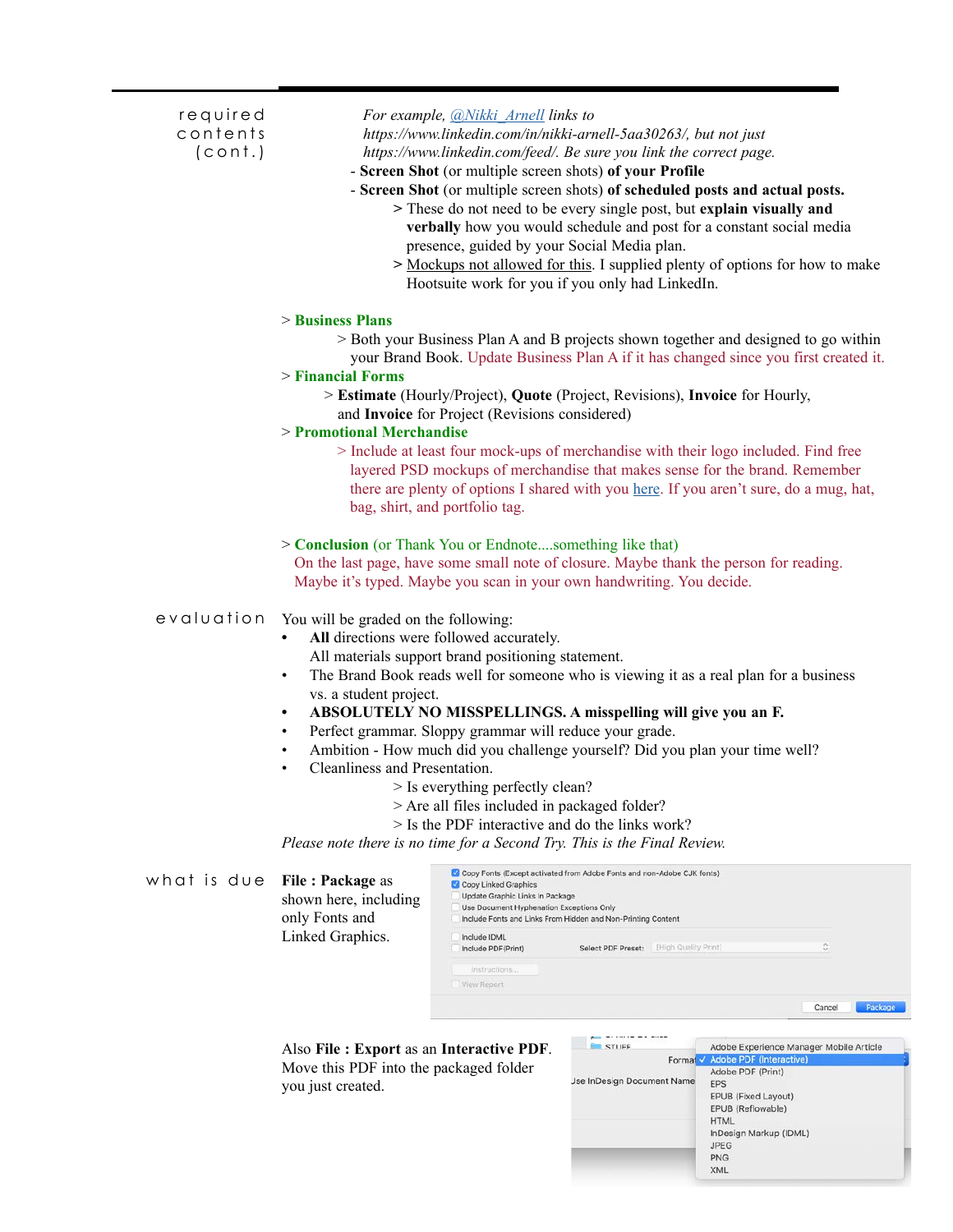#### Then move this folder into your overall folder for this class (no SECTION). what is due (cont.)

Then print in full-color (double-sided is ok). Use nicer paper if possible; however, that costly endeavor is not a requirement. It is simply as suggested investment. Bind in whatever way you would like, with a simple spiral bind being a minimum.

#### schedule Mon Apr 13: Begin Brand Book

**Mon Apr 27:** Digital files of Brand Book **DUE. This should be considered your final book. And revisions needed after this will reduce its grade.**  Upload this file to your website as a piece of your portfolio.

**Mon May 4**: All materials due in their final version. **What is graded as final is what is in the Brand Book.**

Instead of the planned Senior Show, this class will only have the live website, [www.brandedshow.com](http://www.brandedshow.com/) updated with 2020 work. senior show

This year, each designer's page will contain the following:

- Student's logo
- Website link
- Brand Book PDF
- Final portfolio file (like a quick glance at best work, even though the work is on one's website)
- Process book PDFs (even though they should be on the website too)
- Job Hunt Journal PDF
- Instagram link
- LinkedIn link

**Fri May 8:** Website will be live by morning. Optional Zoom gathering with class as a final goodbye and congratulations. See Slack for exact time and meeting information.

*All of the following is left on this sheet just so students know what had been planned. Aside from the cost of printing and other optional materials for the final show, all students will have created everything that was expected of them at the beginning of the semester. Good job!*

*To be clear, the following is not happening.* 

#### BRANDED: graphic design senior show 2020 See images of previous shows. You will have a whole table to yourself. FYI: what had been due

Do everything you can to have it be an inviting table that professionally speaks your brand.

The following is a **minimum**:

> Laptop (Mac or PC) and/or tablet (iPad) showing your live website and social media posts.

> Tablet (iPad) or Laptop to show your portfolio work to those who approach your table. PDF could automatically play as a slideshow also. (This Portfolio will contain your final approved work and Captions.)

> Box with at least 5 tangible pieces from your portfolio and both bound process books to show. PERFECT CRAFT!